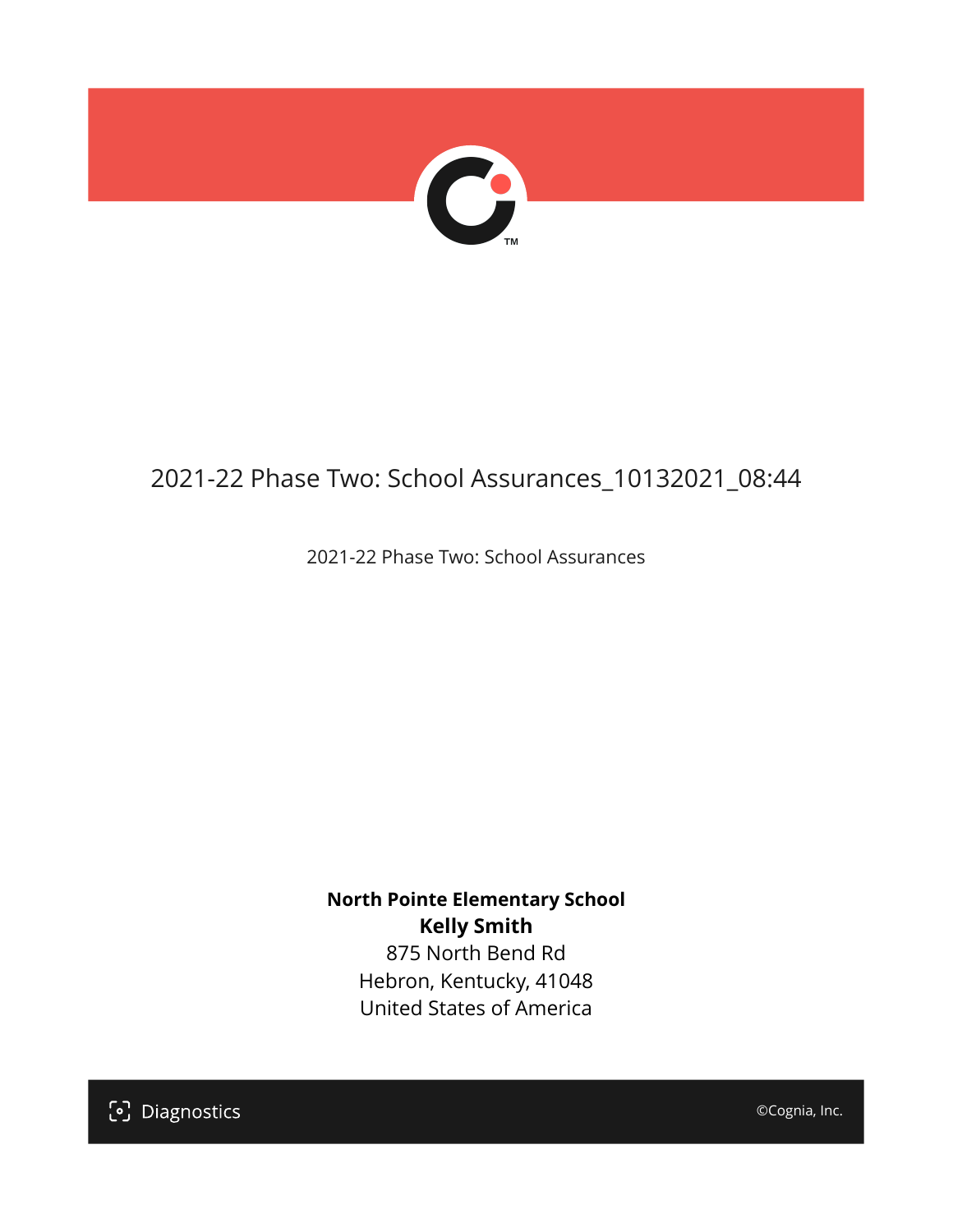### **Table of Contents**

| 2021-22 Phase Two: School Assurances |  |
|--------------------------------------|--|
|                                      |  |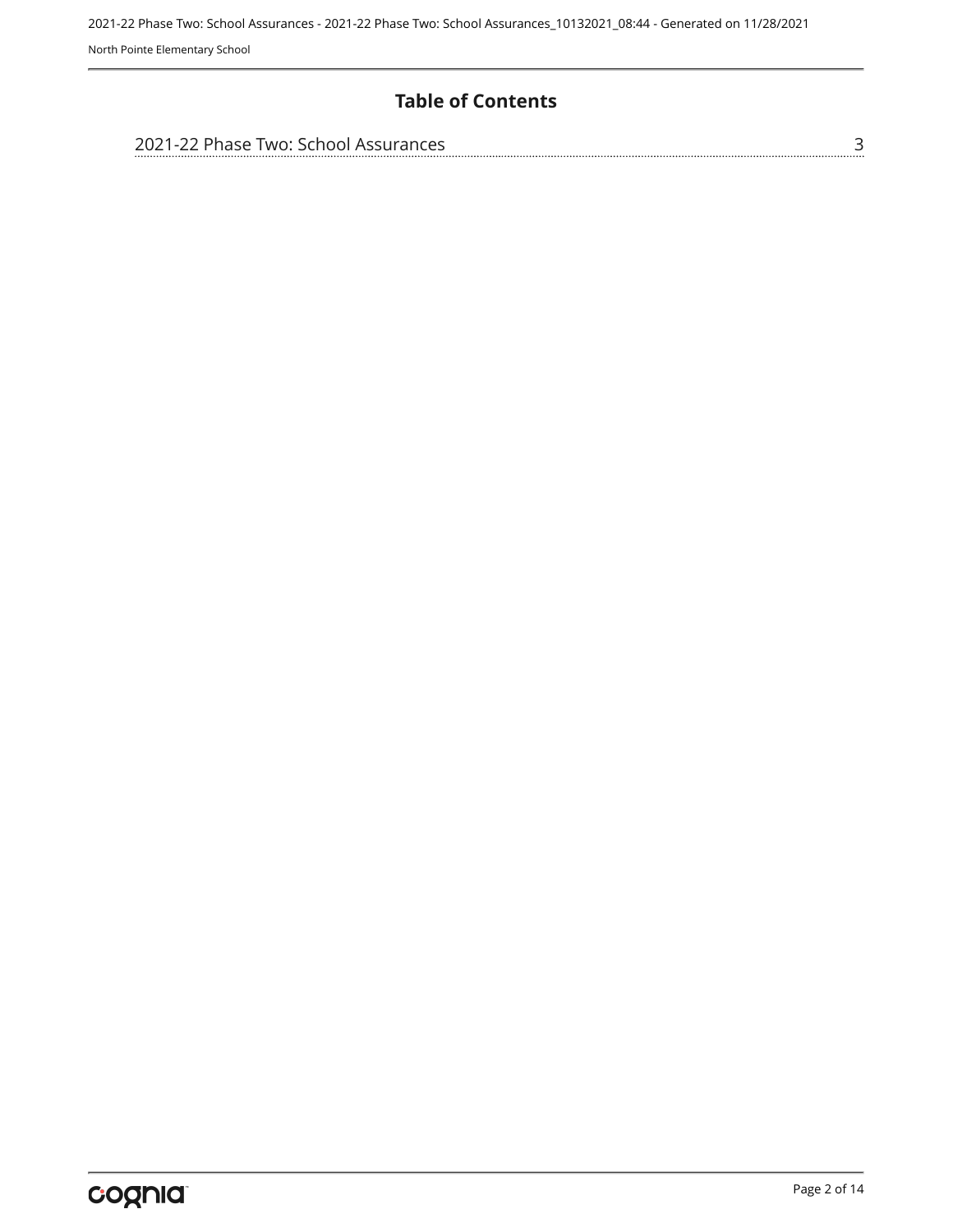# <span id="page-2-0"></span>**2021-22 Phase Two: School Assurances**

#### Introduction

Assurances are a required component of the improvement planning process (703 KAR 5:225). Please read each assurance carefully and indicate whether your school complies by selecting the appropriate response (Yes, No or N/A). If you wish to provide further information or clarify your response, space for comments is provided. Comments are optional. You may upload any supporting documentation as needed.

#### Federal Programs

1. If the school receives Title II, Part A funds, the school provides professional development for staff that is in accordance with the purpose of Title II, Part A of ESSA (job-embedded, evidence-based, sustainable, data-driven and classroom-focused); addresses the needs of all students; and, strives to ensure all students are transition ready as intended by Section 2103 of ESSA, which governs the local use of Title II, Part A funding.

 **Yes** o No N/A **COMMENTS**

2. The school ensures that the use of federal funding, including expenditures for certified or classified positions (e.g. counselors, nurses, media specialists, etc.), is reasonable and necessary in compliance with 2 CFR 200.403 and 200.405.

 **Yes** o No N/A **COMMENTS**

Title I Programs

3. The school ensures that all teachers and paraprofessionals working in a program supported with Title I, Part A funding meet applicable state requirements as required by Section 1111(g)(2)(J) of ESSA.

Yes

cognia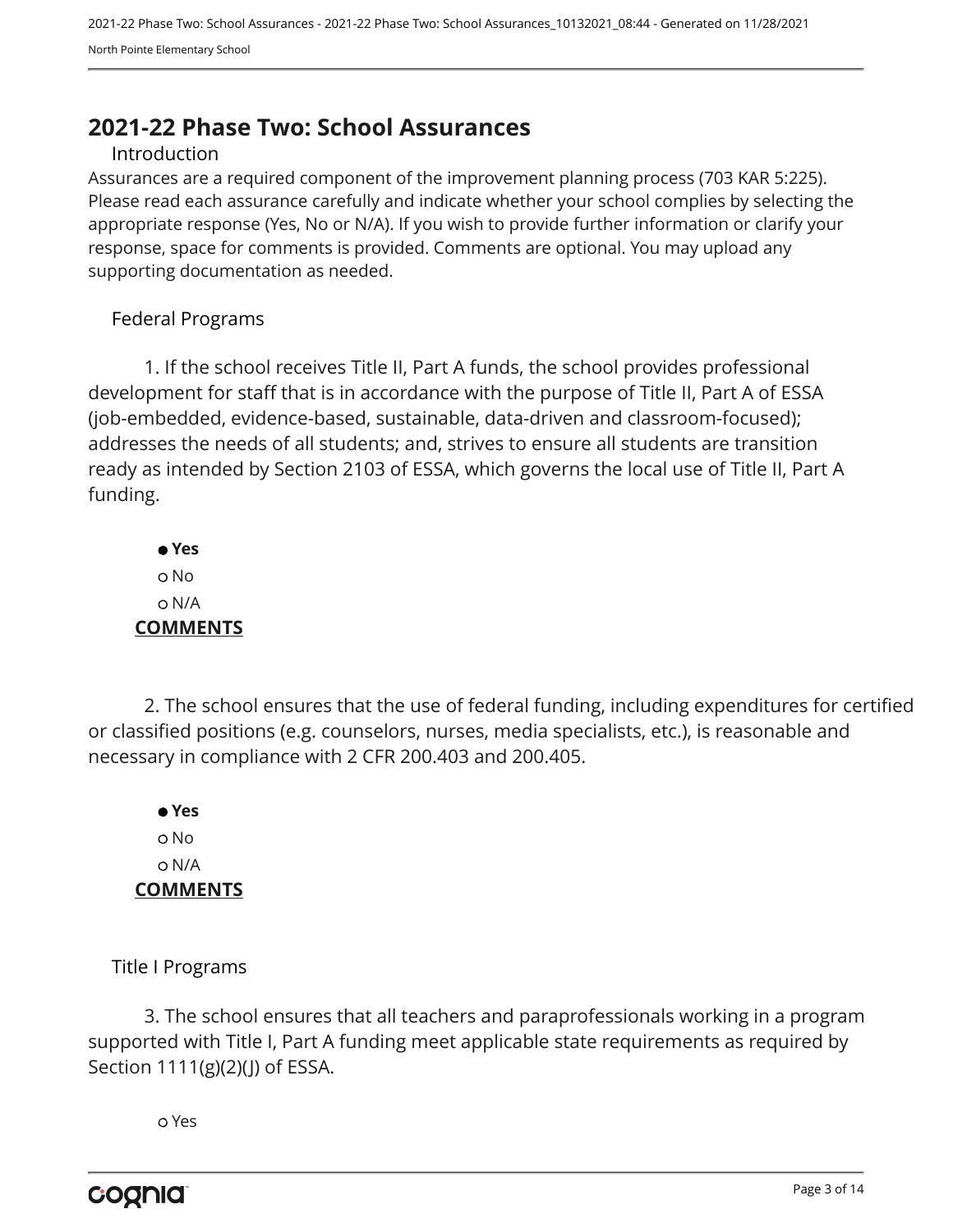No  **N/A COMMENTS**

4. The school distributes to parents and family members of participating children, or all children in a schoolwide program, a written parent and family engagement policy, which is agreed on by such parents, that describes the means for carrying out the requirements of ESSA Section 1116 (c) through (f). The school makes the policy available to the local community and updates it periodically to meet the changing needs of parents and the school. For reference, Section 1116(b) of ESSA allows existing parent and family engagement policies the school may have in place to be amended to meet the requirements under Title I, Part A.

 Yes No  **N/A COMMENTS**

5. The school convenes an annual meeting, at a convenient time, to which all parents of participating children, or all children in a schoolwide program, are invited and encouraged to attend, to inform parents of their school's participation in Title I, Part A and to explain the requirements of Title I, Part A, and the right of the parents to be involved, as required under Section 1116(c)(1).

 Yes o No  **N/A COMMENTS**

6. The school offers a flexible number of meetings to parents, such as meetings in the morning or evening, and may provide, with funds provided under this part, transportation, child care, or home visits, as such services relate to parental involvement (ESSA Section 1116(c)(2).

 Yes o No  **N/A**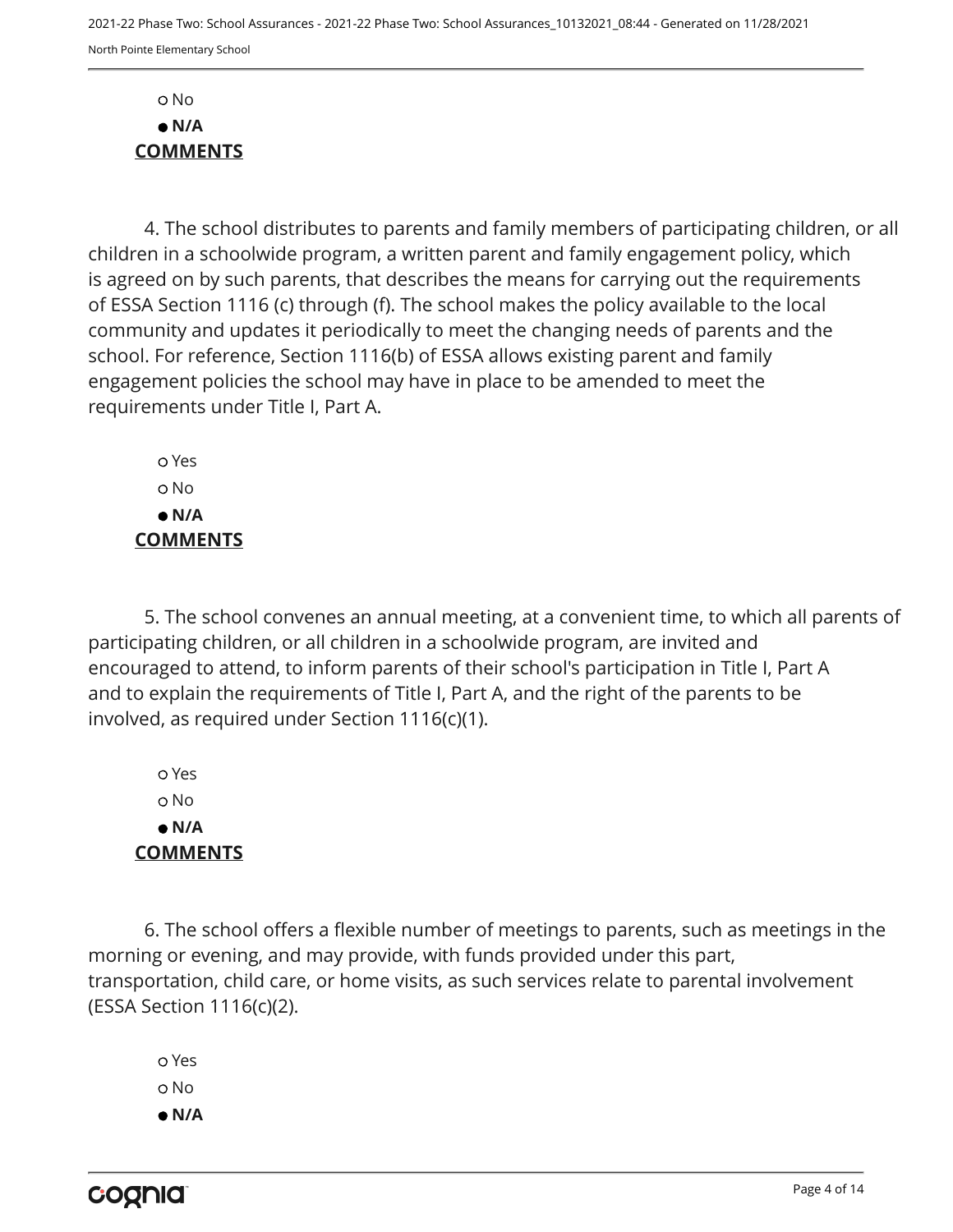## **COMMENTS**

7. The school involves parents, in an organized, ongoing, and timely way, in the planning, review, and improvement of programs under Title I, including the planning, review, and improvement of the school parent and family engagement policy and the joint development of the schoolwide program plan undersection 1114(b), except that if a school has in place a process for involving parents in the joint planning and design of the school's programs, the school may use that process, if such process includes an adequate representation of parents of participating children (ESSA Section 1116 (c)(3)).

 Yes o No  **N/A COMMENTS**

8. The school provides parents of participating children, or all children in a schoolwide program—

A. timely information about programs under Title I;

B. a description and explanation of the curriculum in use at the school, the forms of academic assessment used to measure student progress, and the achievement levels of the challenging state academic standards; and

C. if requested by parents, opportunities for regular meetings to formulate suggestions and to participate, as appropriate, in decisions relating to the education of their children, and respond to any such suggestions as soon as practicably possible (ESSA Section 1116  $(c)(4)$ ).

 Yes o No  **N/A COMMENTS**

9. The school jointly develops with parents for all children served under this part a school-parent compact that outlines how parents, the entire school staff, and students will share the responsibility for improved student academic achievement and the means by which the school and parents will build and develop a partnership to help children achieve the state's high standards. The compact meets the requirements outlined in ESSA 1116(d)(1-2).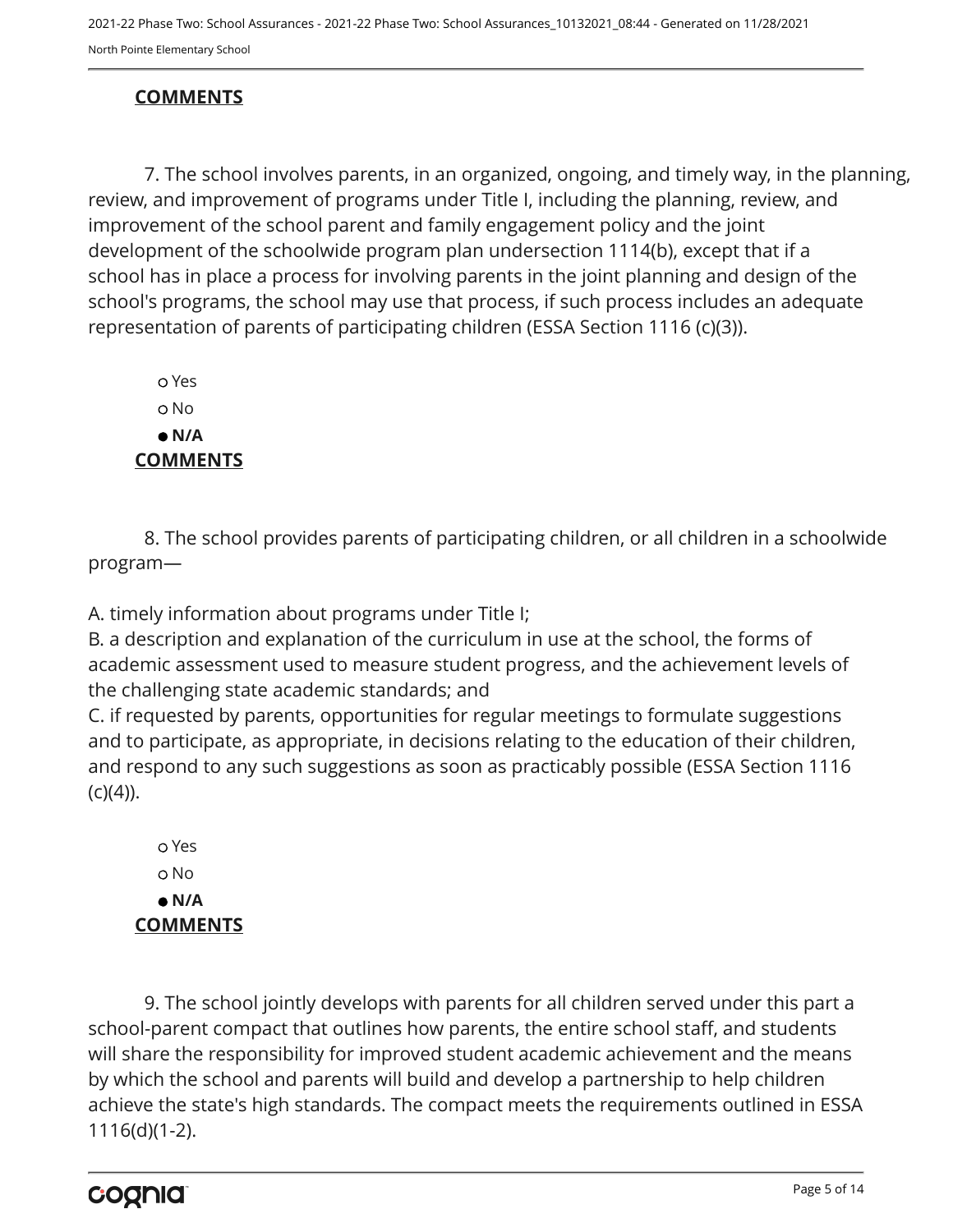Yes No  **N/A COMMENTS**

10. The school provides assistance to parents of children served by the school in understanding such topics as the challenging state academic standards, state and local academic assessments, the requirements of Title I, and how to monitor a child's progress and work with educators to improve the achievement of their children, as required by ESSA Section 1116(e)(1).

 Yes o No  **N/A COMMENTS**

11. The school provides materials and training to help parents to work with their children to improve their children's achievement, such as literacy training and using technology (including education about the harms of copyright piracy), as appropriate, to foster parental involvement, as required in ESSA Section 1116(e)(2).

 Yes No  **N/A COMMENTS**

12. The school educates teachers, specialized instructional support personnel, principals, and other school leaders, and other staff, with the assistance of parents, in the value and utility of contributions of parents, and in how to reach out to, communicate with, and work with parents as equal partners, implement and coordinate parent programs, and build ties between parents and the school, as required in ESSA Section 1116(e)(3).

 Yes o No  **N/A COMMENTS**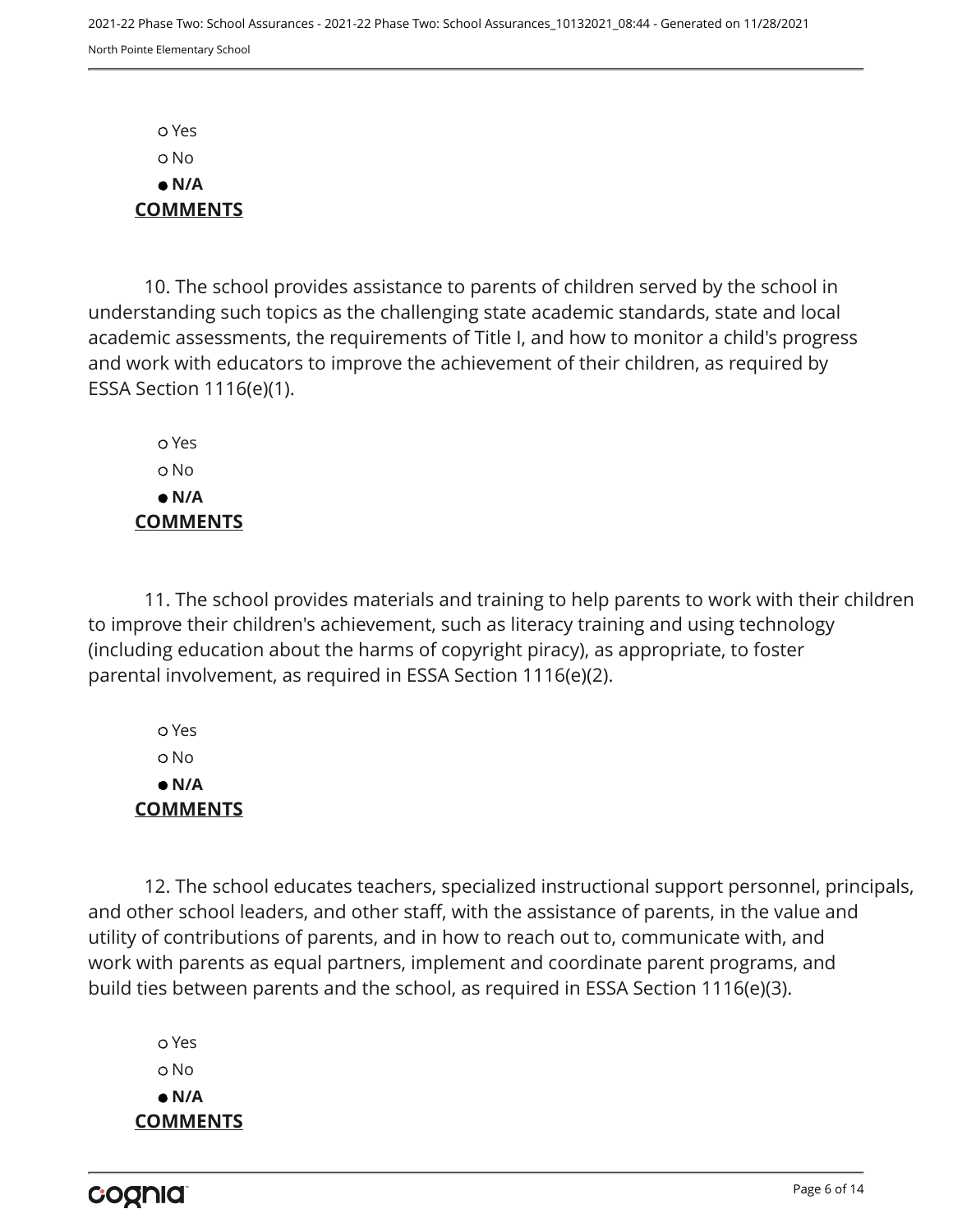13. To the extent feasible and appropriate, the school coordinates and integrates parent involvement programs and activities with other federal, state, and local programs, including public preschool programs, and conducts other activities, such as parent resource centers, that encourage and support parents in more fully participating in the education of their children (ESSA Section 1116(e)(4)).

 Yes No  **N/A COMMENTS**

14. The school ensures that information related to school and parent programs, meetings, and other activities is sent to the parents of participating children, or all children in a schoolwide program, in a format and, to the extent practicable, in a language the parents can understand, as required in ESSA Section 1116(e)(5).

 Yes o No  **N/A COMMENTS**

15. To the extent practicable, the school provides opportunities for the informed participation of parents and family members (including parents and family members who have limited English proficiency, parents and family members with disabilities, and parents and family members of migratory children), including providing information and school reports required under section 1111 in a format and, to the extent practicable, in a language parents understand (ESSA Section 1116(f)).

 Yes o No  **N/A COMMENTS**

Title I Schoolwide Programs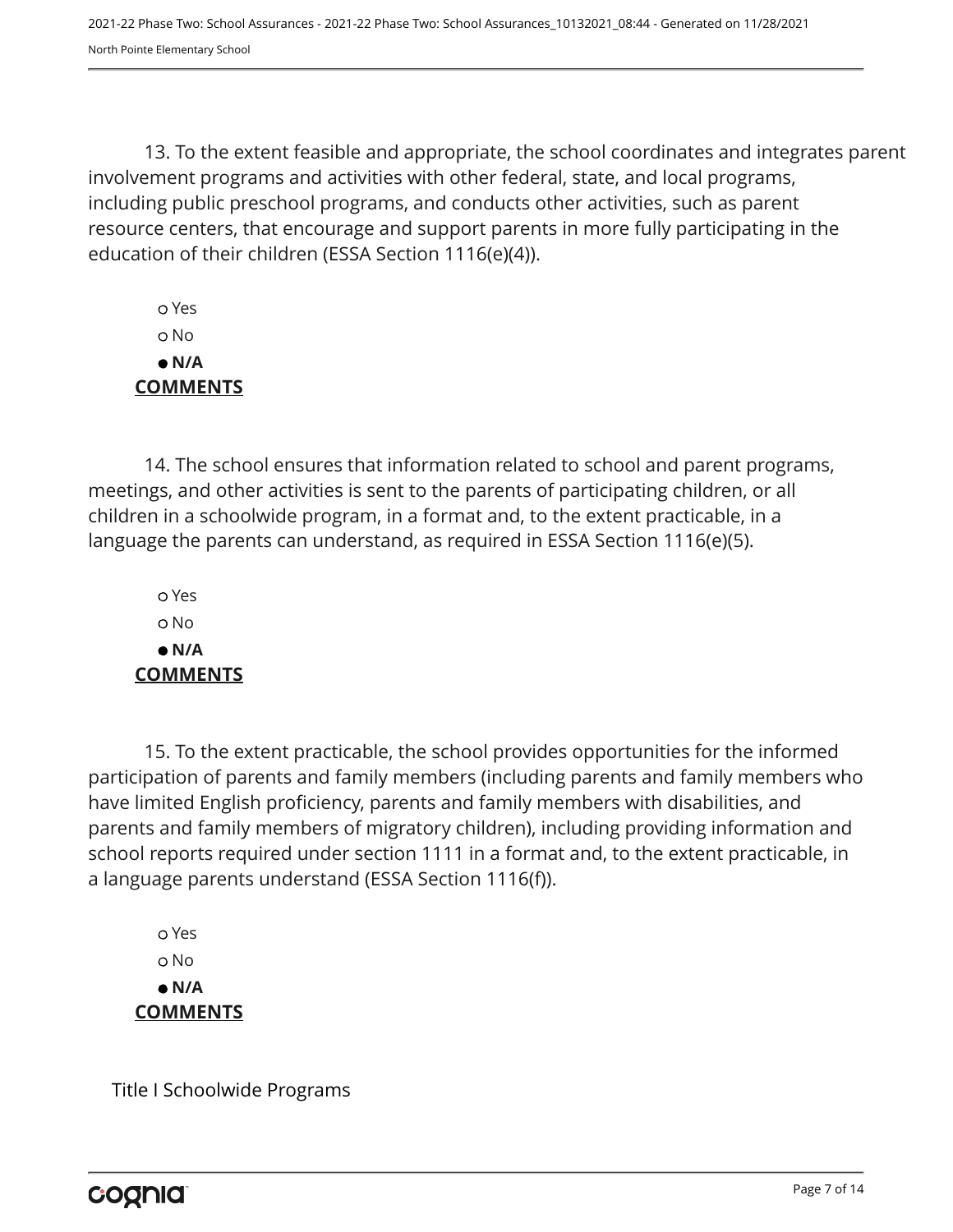16. If the school is implementing a schoolwide program, the school developed a comprehensive plan during a 1-year period or qualifies for an exception under Section 1114(b)(1) of the Every Student Succeeds Act (ESSA).

# Yes No  **N/A COMMENTS**

17. If the school is implementing a schoolwide program, the school developed a comprehensive plan with the involvement of parents and other members of the community to be served as well as individuals who will carry out such plan (e.g. teachers, administrators, classified staff, etc.) as required by Section 1114(b)(2) of ESSA.

 Yes No  **N/A COMMENTS**

18. If the school is implementing a schoolwide program, the school developed a comprehensive plan that will remain in effect for the duration of the school's participation under Title I, Part A of ESSA as required by Section 1114(b)(3) of ESSA.

 Yes No  **N/A COMMENTS**

19. If the school is implementing a schoolwide program, the school developed a comprehensive plan that is available to district leadership, parents, and the public and in an understandable and uniform format as required by Section 1114(b)(4) of ESSA.

 Yes o No  **N/A COMMENTS**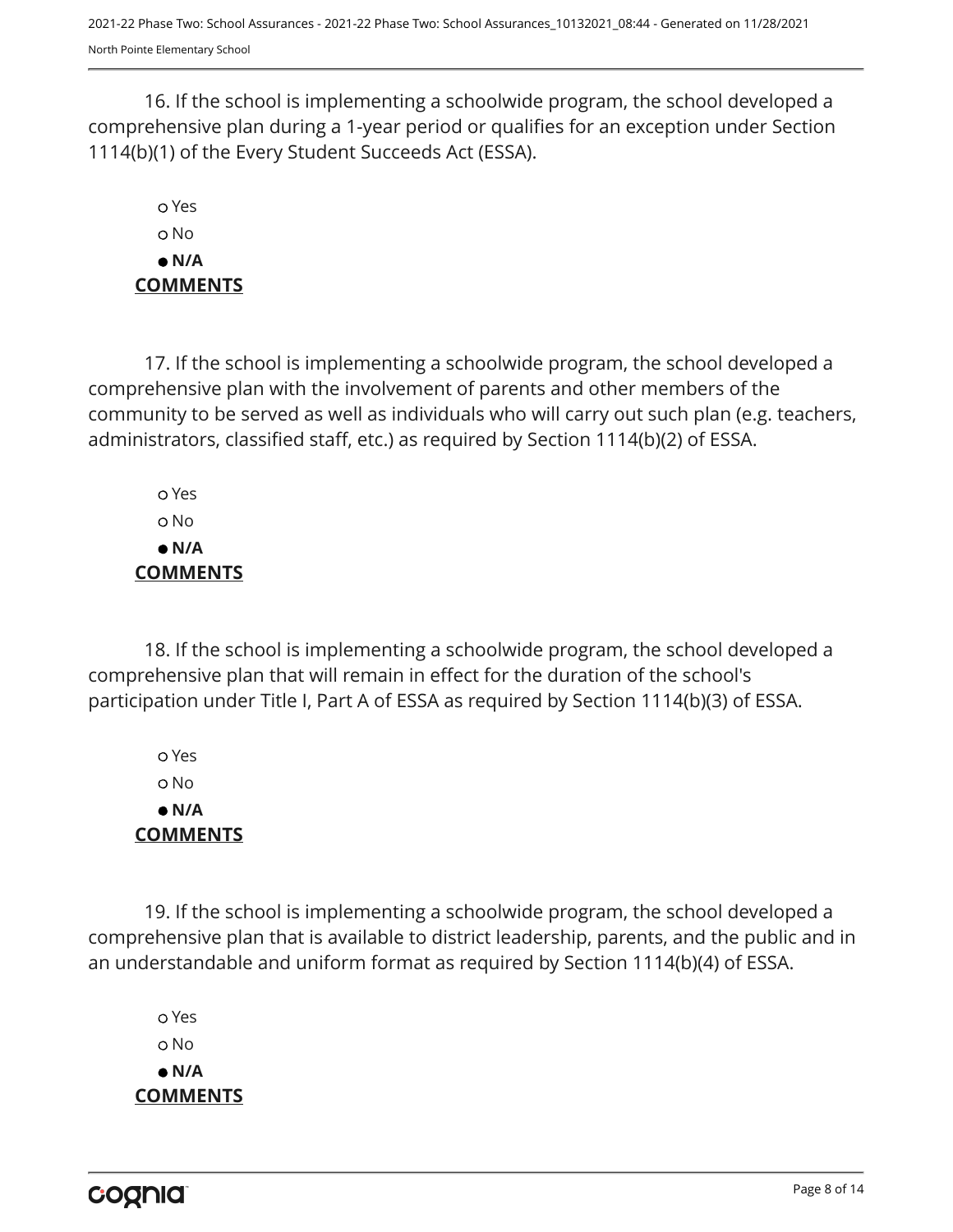20. If the school is implementing a schoolwide program, the school developed a comprehensive plan that, to the extent appropriate and applicable, coordinates with other federal, state, and local programs, including but not limited to the implementation of improvement activities in schools identified for comprehensive or targeted support and improvement, as required by Section 1114(b)(5) of ESSA.

 Yes No  **N/A COMMENTS**

21. If the school is implementing a schoolwide program, the school developed a comprehensive plan that is based on a comprehensive needs assessment, which included a review of academic achievement data, and includes, among other items, a description of the strategies the school will implement to address school needs as required by Section 1114(b)(6) of ESSA. The comprehensive needs assessment was developed with the participation of individuals who will carry out the schoolwide program plan, and the school documents how it conducted the needs assessment, the results it obtained, and the conclusions it drew from those results, as required by 34 CFR 200.26 (Code of Federal Regulations).

 Yes No  **N/A COMMENTS**

22. If the school is implementing a schoolwide program, the school developed, pursuant to Section 1114(b)(7), a comprehensive plan that includes a description of the strategies to be implemented to address school needs, including how such strategies: (1) provide opportunities for all children; (2) use methods and instructional strategies that strengthen the academic program in the school, increase learning time, and provide an enriched and accelerated curriculum; and, (3) address the needs of all children through, for example, the following activities: school-based mental health programs; a tiered model to prevent and address behavioral problems; professional development to improve instruction and use of data from academic assessments, and to recruit and retain effective teachers; and/or, strategies for assisting preschool children transition to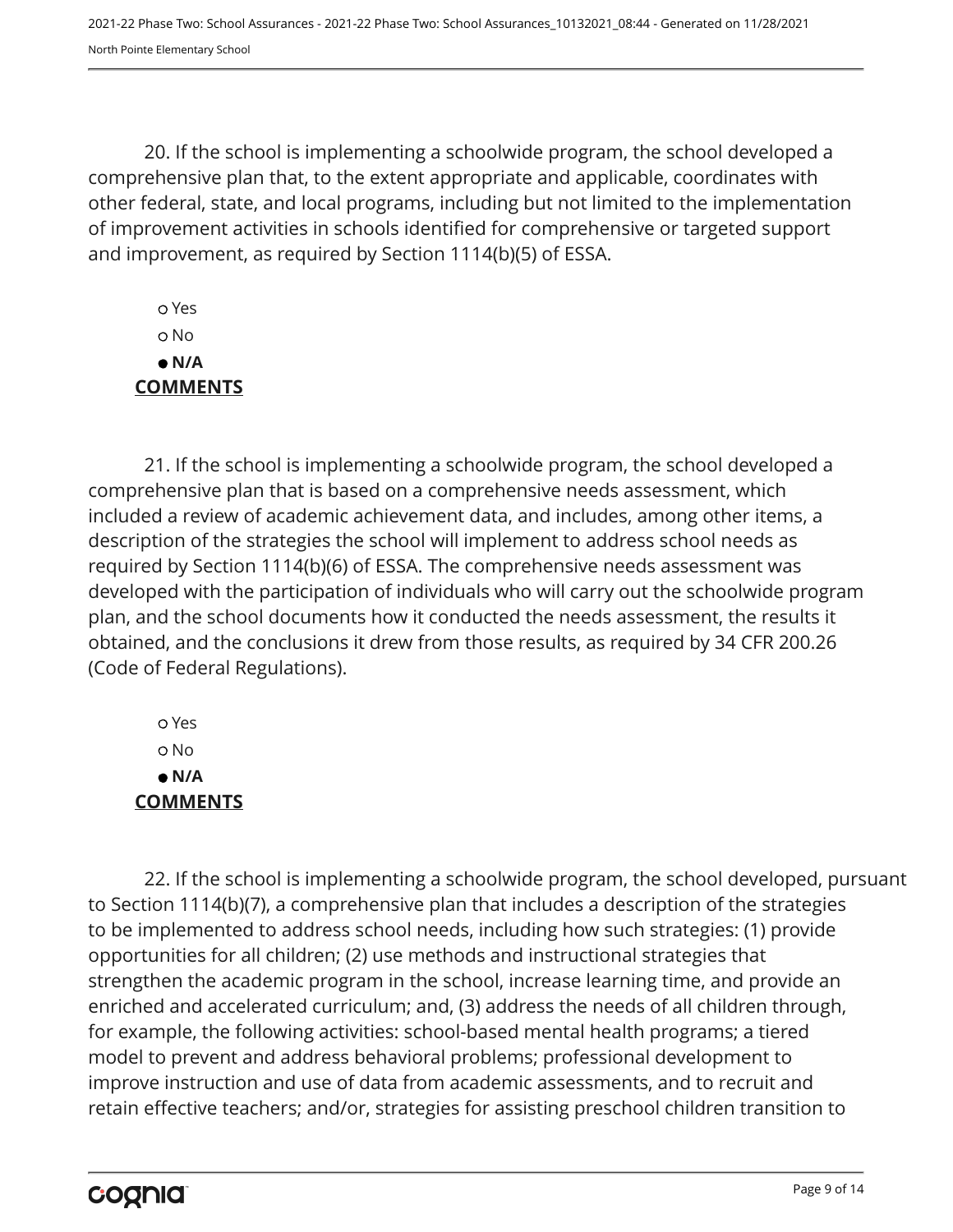local elementary school programs.

 Yes o No  **N/A COMMENTS**

23. The school regularly monitors the implementation and results achieved by the schoolwide program, using data from the state's annual assessments and other indicators of academic achievement. The school determines whether the schoolwide program has been effective in increasing the achievement of students in meeting the challenging state academic standards, particularly for those students who had been furthest from achieving the standards. The school revises the plan as necessary based on student needs and on the results of the regular monitoring, to ensure continuous improvement of students in the schoolwide program and to ensure that all students are provided opportunities to meet the challenging state academic standards, as required by Section 1114 (b)(3) of ESSA and 34 CFR 200.26.

 Yes o No  **N/A COMMENTS**

Title I Targeted Assistance School Programs

24. If the school is implementing a targeted assistance school program, participating students are identified in accordance with Section 1115(c) and on the basis of multiple, educationally related, objective criteria.

 Yes o No  **N/A COMMENTS**

25. If the school is implementing a targeted assistance school program, the school serves participating students using resources under Title I, Part of ESSA to meet challenging state academic standards as required by Section 1115(b)(2)(A) of ESSA.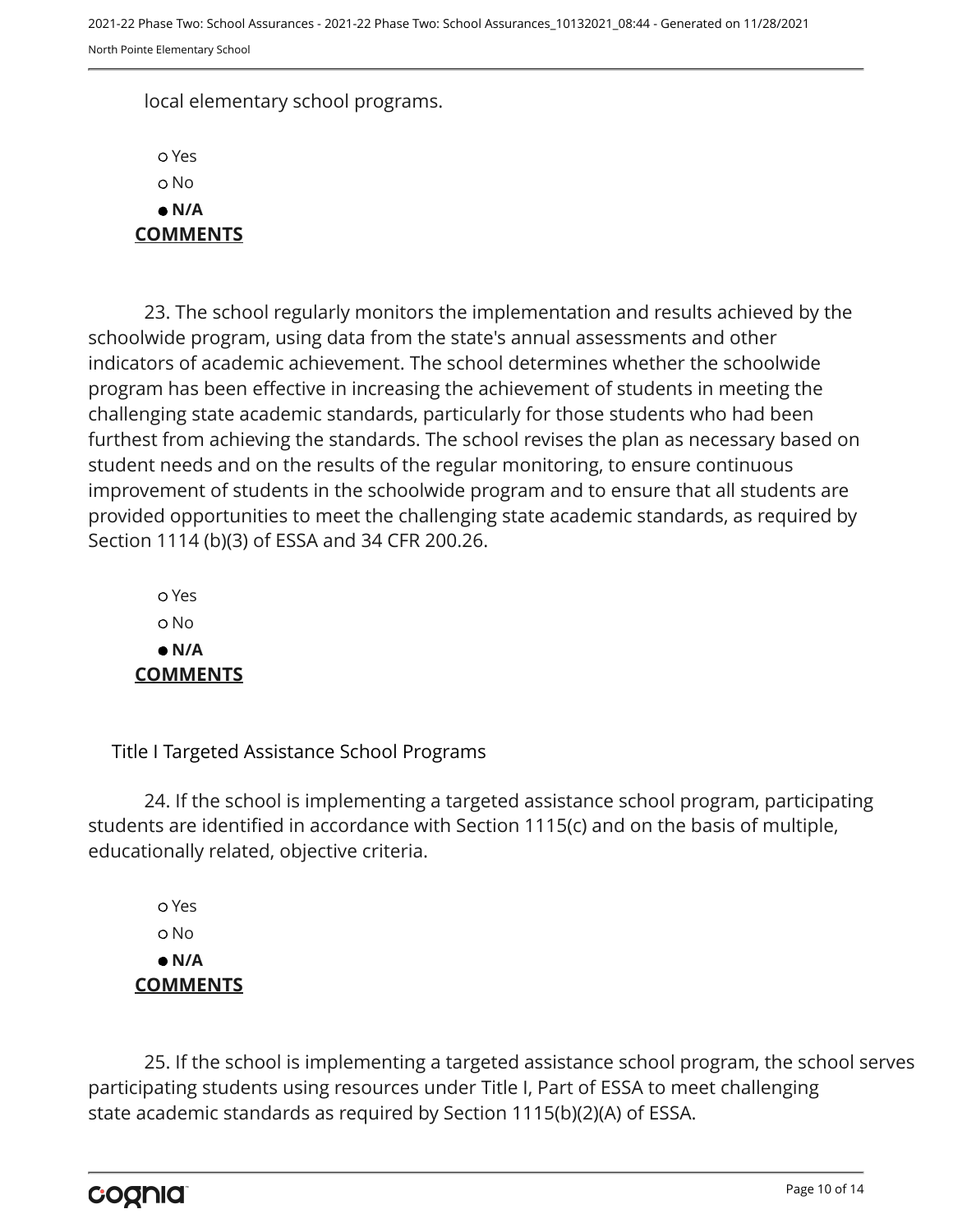Yes No  **N/A COMMENTS**

26. If the school is implementing a targeted assistance school program, the school serves, pursuant to Section 1115(b)(2)(B) of ESSA, participating students using methods and instructional strategies to strengthen the academic program of the school, which may include, for example, expanded learning time, summer programs, and/or a tiered model to prevent and address behavioral problems.

 Yes o No  **N/A COMMENTS**

27. If the school is implementing a targeted assistance school program, the school serves participating students by coordinating with and supporting the regular educational program as required by Section 1115(b)(2)(C) of ESSA.

 Yes No  **N/A COMMENTS**

28. If the school is implementing a targeted assistance school program, the school serves participating students by providing professional development to, for example, teachers, administrators, classified staff, and/or other school personnel who work with participating students as required by Section 1115(b)(2)(D) of ESSA.

 Yes o No  **N/A COMMENTS**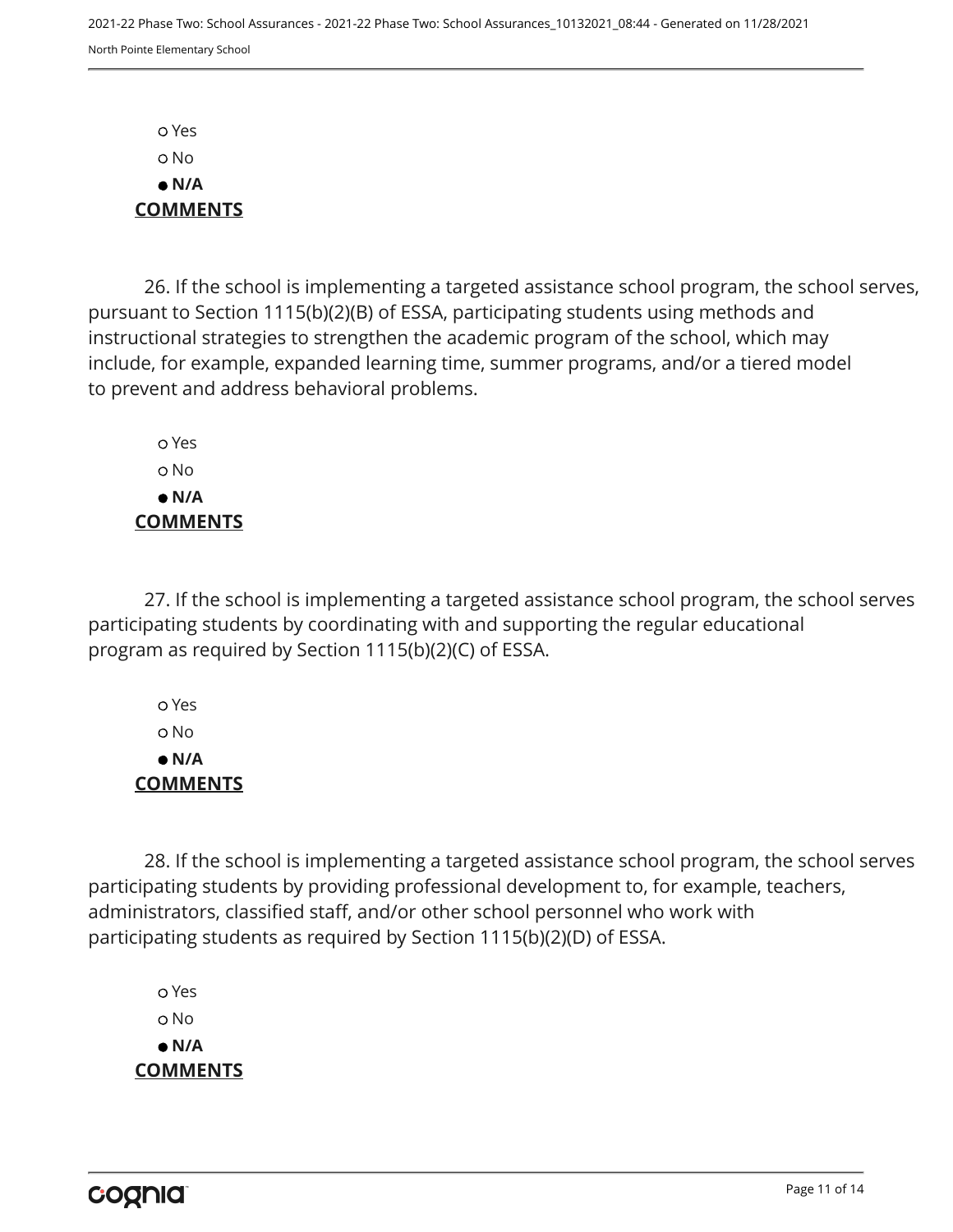29. If the school is implementing a targeted assistance school program, the school serves, pursuant to Section 1115(b)(2)(E) of ESSA, participating students by implementing strategies to increase the involvement of parents of participating students in accordance with Section 1116 of ESSA.

 Yes o No  **N/A COMMENTS**

30. If the school is implementing a targeted assistance school program, the school serves participating students, to the extent appropriate and applicable, by coordinating with other federal, state, and local programs, including but not limited to the implementation of improvement activities in schools identified for comprehensive or targeted support and improvement, as required by Section 1115(b)(2)(F) of ESSA.

 Yes No  **N/A COMMENTS**

31. If the school is implementing a targeted assistance school program, the school serves participating students by reviewing the progress of participating students on an ongoing basis and revising the targeted assistance program, if necessary, to provide additional assistance to meet challenging state academic standards as required by Section 1115(b) (2)(G) of ESSA.

 Yes o No  **N/A COMMENTS**

Schools Identified for Targeted Support and Improvement

32. If identified for targeted support and improvement, including additional targeted support and improvement, pursuant to Section 1111(d)(2) of ESSA, the school developed and implemented a plan to improve student outcomes that, among other items, was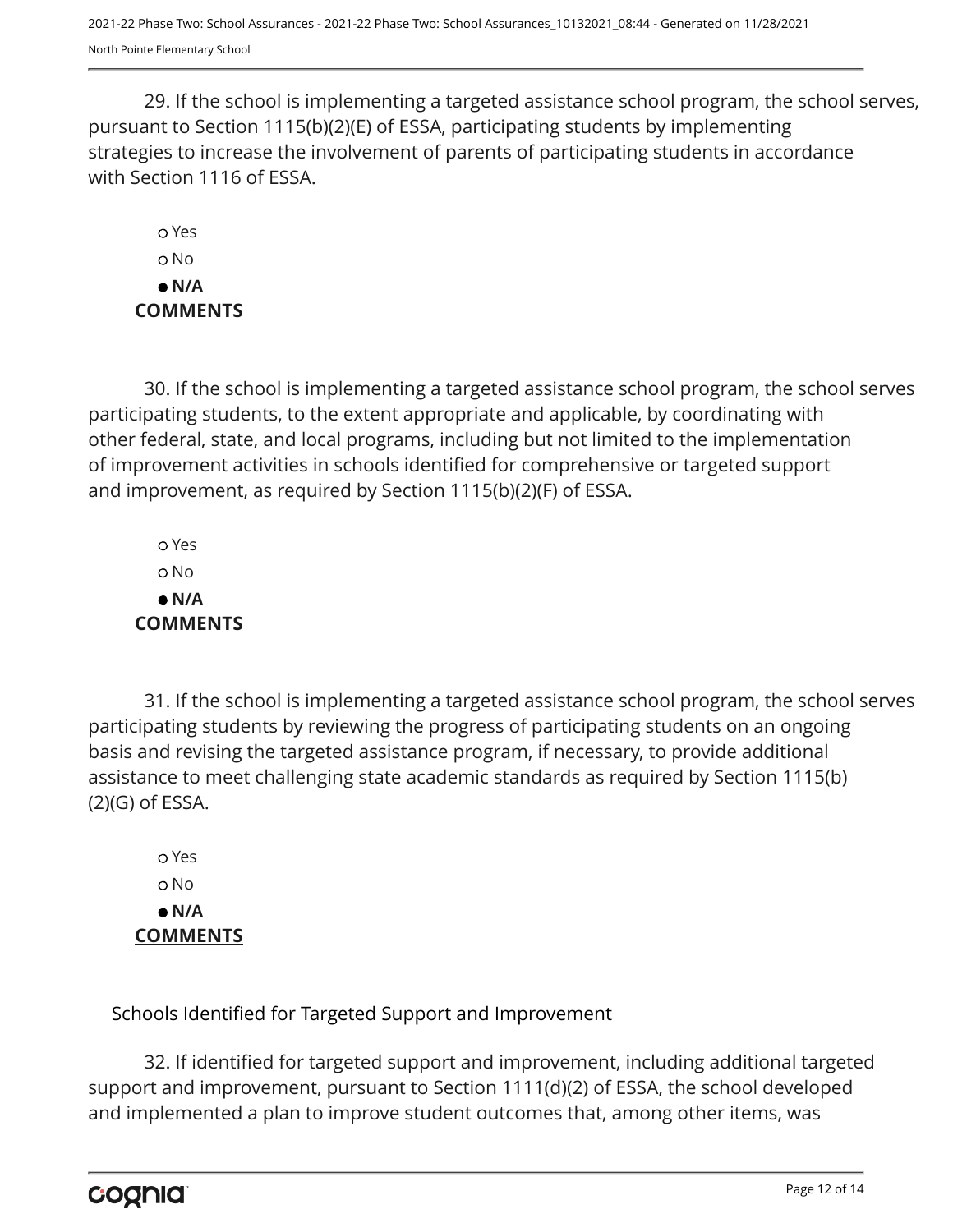2021-22 Phase Two: School Assurances - 2021-22 Phase Two: School Assurances\_10132021\_08:44 - Generated on 11/28/2021 North Pointe Elementary School

informed by all indicators, including student performance against long-term goals; included evidence-based interventions; and, approved by local leadership. For reference, "evidence-based" is defined in ESSA Section 8101(21).

 Yes o No  **N/A COMMENTS**

33. If identified for additional targeted support and improvement pursuant to Section 1111(d)(2)(C), the school developed and implemented a plan to improve student outcomes that also identified resource inequities to be addressed through implementation of such plan.

 Yes No  **N/A COMMENTS**